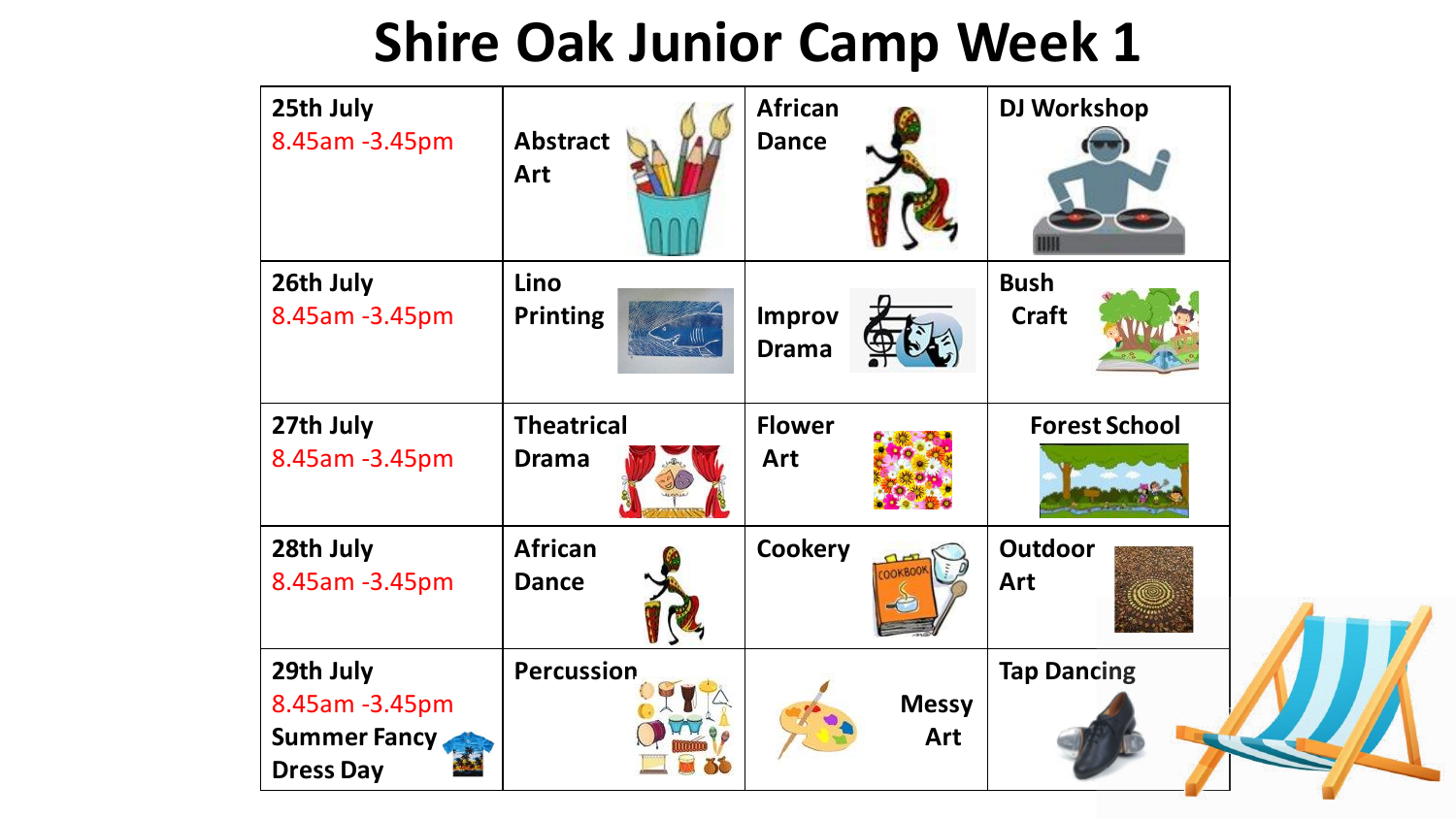| <b>1st August</b><br>8.45am -3.45pm                                            | <b>Improv</b><br><b>Drama</b>      | Lino<br><b>Printing</b>           | <b>Outdoor Adventure</b>           |  |
|--------------------------------------------------------------------------------|------------------------------------|-----------------------------------|------------------------------------|--|
| 2nd August<br>8.45am -3.45pm                                                   | Tv<br><b>Presenting</b>            | <b>Messy</b><br>Art               | Pop singing                        |  |
| <b>3rd August</b><br>8.45am -3.45pm                                            | <b>Rubbish</b><br>Art              | Film<br><b>Making</b>             | <b>Outdoor</b><br><b>Adventure</b> |  |
| <b>4th August</b><br>8.45am -3.45pm                                            | <b>DJ Workshop</b>                 | <b>Cookery</b>                    | <b>Outdoor</b><br>Art              |  |
| <b>5th August</b><br>8.45am -3.45pm<br><b>Summer Fancy</b><br><b>Dress Day</b> | <b>Comic Book</b><br><b>Making</b> | <b>Theatrical</b><br><b>Drama</b> | <b>Dance</b>                       |  |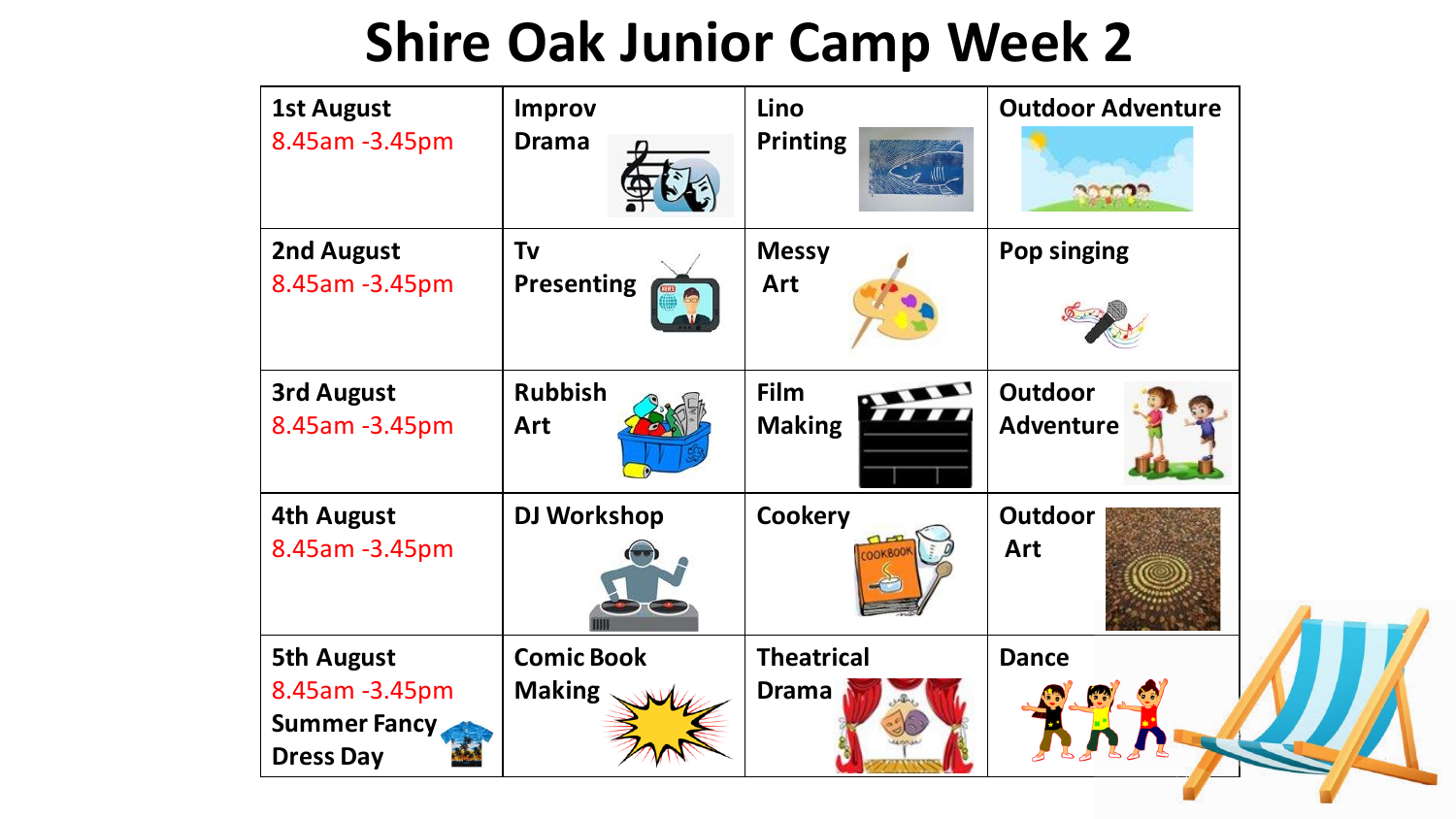| <b>8th August</b><br>8.45am -3.45pm                                 | <b>Theatrical</b><br><b>Drama</b>  | <b>Dance</b>                   | <b>Messy</b><br>Art           |  |
|---------------------------------------------------------------------|------------------------------------|--------------------------------|-------------------------------|--|
| <b>9th August</b><br>8.45am -3.45pm                                 | <b>Film Making</b>                 | <b>Flower</b><br>Art           | <b>Improv</b><br><b>Drama</b> |  |
| 10th August<br>8.45am<br>$-3.45pm$<br><b>Punch &amp; Judy Visit</b> | <b>Tv Presenting</b>               | <b>African</b><br><b>Dance</b> | <b>Outdoor Art</b>            |  |
| 11th August<br>8.45am -3.45pm                                       | <b>Theatrical</b><br><b>Drama</b>  | Rap                            | <b>DJ Workshop</b>            |  |
| 12th August<br>8.45am -3.45pm<br>Summer Fancy<br><b>Dress Day</b>   | <b>Outdoor</b><br><b>Adventure</b> | <b>Comedy</b><br><b>Drama</b>  | <b>Abstract</b><br><b>Art</b> |  |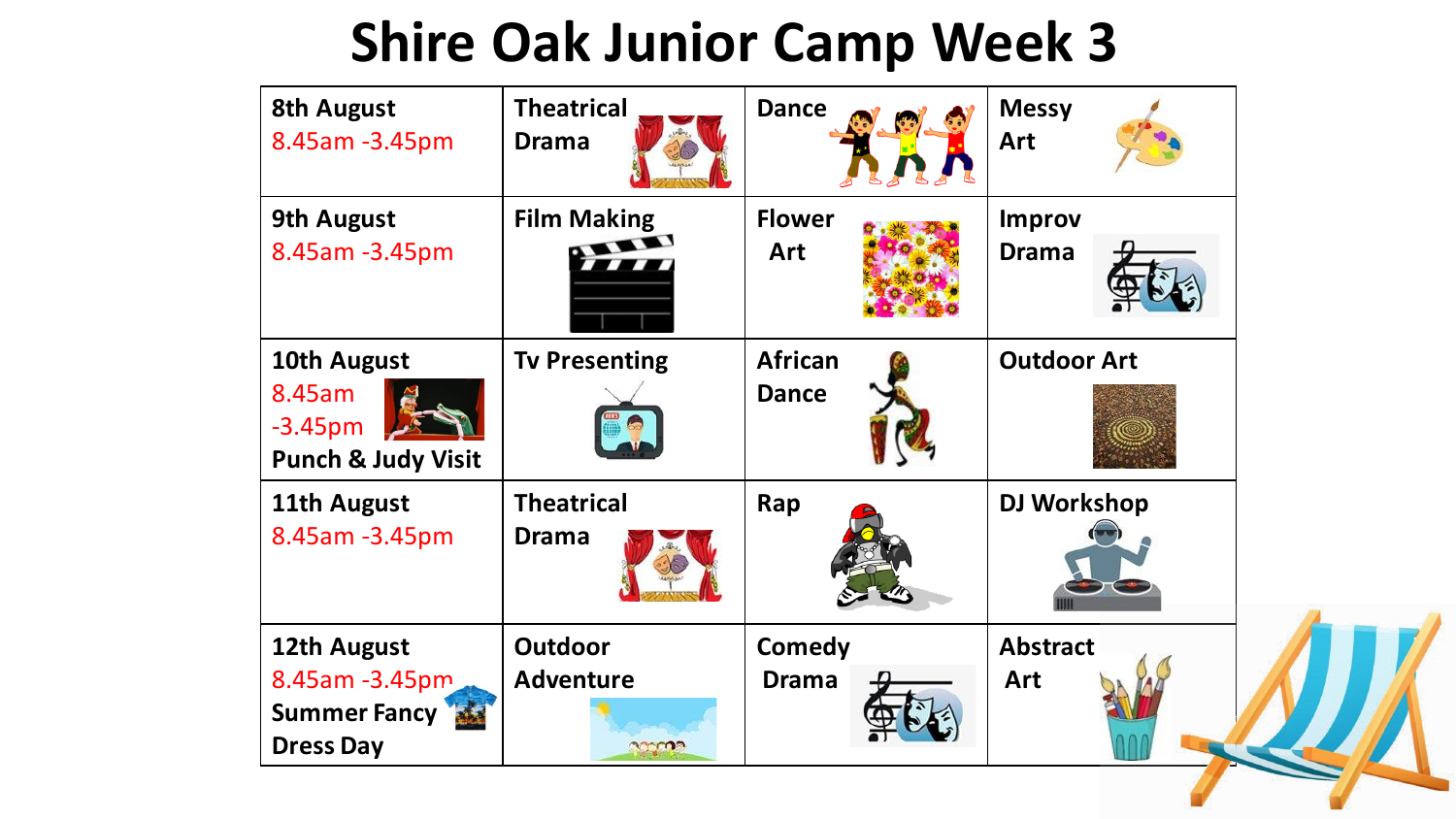| <b>15th August</b><br>8.45am -3.45pm                                     | <b>Art Sculpture</b>                                | <b>Comedy</b><br><b>Drama</b>  | <b>Outdoor</b><br><b>Adventure</b><br>anno |  |
|--------------------------------------------------------------------------|-----------------------------------------------------|--------------------------------|--------------------------------------------|--|
| 16th August<br>8.45am -3.45pm                                            | Film<br><b>Making</b>                               | <b>Circus</b><br><b>Skills</b> | <b>Bush</b><br><b>Craft</b>                |  |
| 17th August<br>8.45am -3.45pm                                            | <b>Theatrical</b><br><b>Drama</b>                   | <b>Messy</b><br>Art            | <b>Forest School</b>                       |  |
| 18th August<br>8.45am -3.45pm                                            | <b>Tv Presenting</b>                                | <b>DJ Workshop</b>             | <b>Forest School</b>                       |  |
| 19th August<br>8.45am -3.45pm<br><b>Summer Fancy</b><br><b>Dress Day</b> | <b>Outdoor</b><br><b>Adventures</b><br><b>PODOD</b> | <b>Improv</b><br><b>Drama</b>  | <b>Dance</b>                               |  |